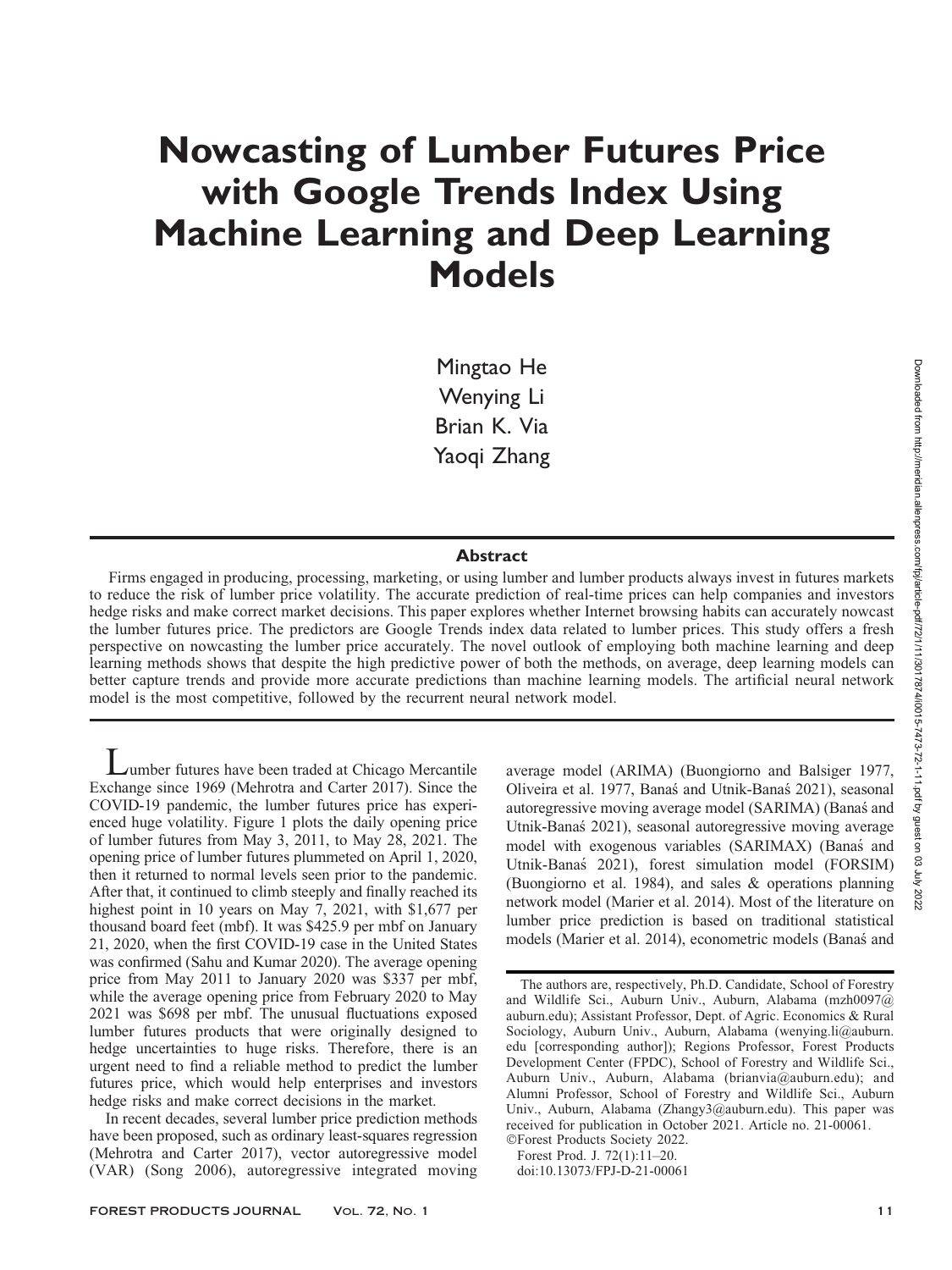

Figure 1.—The opening prices of lumber futures, United States, May 2011 to May 2021.

Utnik-Banas´ 2021, Buongiorno and Balsiger 1977, Mehrotra and Carter 2017, Oliveira et al. 1977, Song 2006), or mathematical models (Buongiorno et al. 1984). So far, only one paper has used a recurrent neural networks model, which is a deep learning method to predict the closing price of lumber futures in the next few days using the price obtained from the previous few days (Verly Lopes et al. 2021).

In other domains, machine learning models and deep learning models were widely used for time series forecasting. A support vector machine (SVM) method was employed to forecast the daily electrical load (Singh and Mohapatra 2021) or wind speed (Gangwar et al. 2020). A random forest method was conducted in other studies to estimate poverty (Zhao et al. 2019) or the biomass weight of wheat (Zhou et al. 2016). XGBoost was run to forecast crude oil price (Gumus and Kiran 2017) or sales of the enterprise (Gurnani et al. 2017, Ji et al. 2019). Classification and regression tree (CART) was carried out to forecast precipitation (Choubin et al. 2018) or currency exchange rate (Haeri et al. 2015). And the deep learning models, including artificial neural network (ANN), recurrent neural network (RNN), and convolutional neural network (CNN), were applied to forecast construction material prices (Mir et al. 2021), photovoltaic power (Abdel-Nasser and Mahmoud 2019), gas demand (Su et al. 2019a), stock markets (Hoseinzade and Haratizadeh 2019), or river discharges (Awchi 2014). Overall, machine learning models and deep learning models have been widely employed to predict economic indicators, socioeconomic indicators, and science indicators. Machine learning models and deep learning models are statistical approaches. Compared to the traditional econometric models, they capture the hidden nonlinear characteristics among variables and provide more accurate predictions, while the econometric models are based on strict linear assumptions (Herrera et al. 2019) and might overfit the sample and yield forecasting error (Shobana and Umamaheswari 2021).

Some previous studies predicted the future lumber price based on the past values, which is an autoregressive technique (Song 2006). Other studies use some exogenous independent variables to predict lumber prices, such as the construction confidence index (Banas´ and Utnik-Banas´ 2021) and specific characteristics of the lumber supply chain (Marier et al. 2014). Models that include exogenous independent variables can produce good prediction results

because the exogenous variables normally contain more information. However, none of these studies included public attention as an exogenous variable. Google is the most popular search engine in the United States. Google Trends is a publicly available service provided by Google. It provides access to aggregated information about different search queries and how those queries change over time. The Google Trends index is an index measuring the search volume of different queries over time. Users can use the Google Trends index to observe changes in the query volume of certain keywords over time and compare the query volume of different keywords over time. This provides an opportunity to capture the interest and concern of the public in real time without any cost. Therefore, Google Trends index is widely used to predict economic indicators and socioeconomic indicators, such as sales, unemployment, travel, consumer confidence (Choi and Varian 2012), consumer behavior (Carrière-Swallow and Labbé 2013), housing market (Dietzel 2016), the stock price (Hu et al. 2018), and so on.

This prospective study aims to use the Google Trends index of some keywords from the previous day to predict the next day's opening price of lumber futures. Nowcasting is the process of predicting the present, the very near future, or the very recent past value of an indicator based on realtime data (Banbura et al. 2010, Chumnumpan and Shi 2019). Nowcasting the opening price of lumber futures can help investors to take appropriate actions during the premarket trading hours between 8:00 a.m. to 9:30 a.m. Eastern each trading day. It would have a beneficial impact on hedging risks and expanding trade opportunities (Dungey et al. 2009). It would also be useful in helping enterprises navigate during normal and unusual times such as a pandemic. The statistical significance of the keywords of the Google Trends index will change over time. In other words, different factors have various effects on lumber futures price in different situations. The models can dynamically select the keyword variables in different time periods. As a result, the components of variables will change to capture dynamic trends of the real world. This study fills the gap in the literature by using machine learning and deep learning models to nowcast the lumber futures prices via Google Trends index.

This paper consists of five sections. The ''Data'' section briefly introduces the data. The ''Prediction Models'' section describes the models adopted in this study. The ''Results and Discussion'' section presents and discusses the results, and the ''Conclusion'' section concludes this study.

## Data

#### Data collection

The Chicago Mercantile Exchange lumber futures price daily data were extracted from Investing.com. The dataset includes opening price, closing price, highest price, and lowest price of lumber futures. The data are from May 2011 to May 2021, with a total of 2,523 entries of data. The opening price of lumber futures is plotted in Figure 1.

The actual Google search requests for some lumber price–related keywords were then extracted from Google Trends index to match the same time series as the lumber price datasets. Keyword variables include 2 by 4 (a length of sawn wood 2 inches thick and 4 inches wide), BDFT (board foot), CLT (cross-laminated timber), commodity, DIY (do it yourself), fire, forest products association, forestry, hard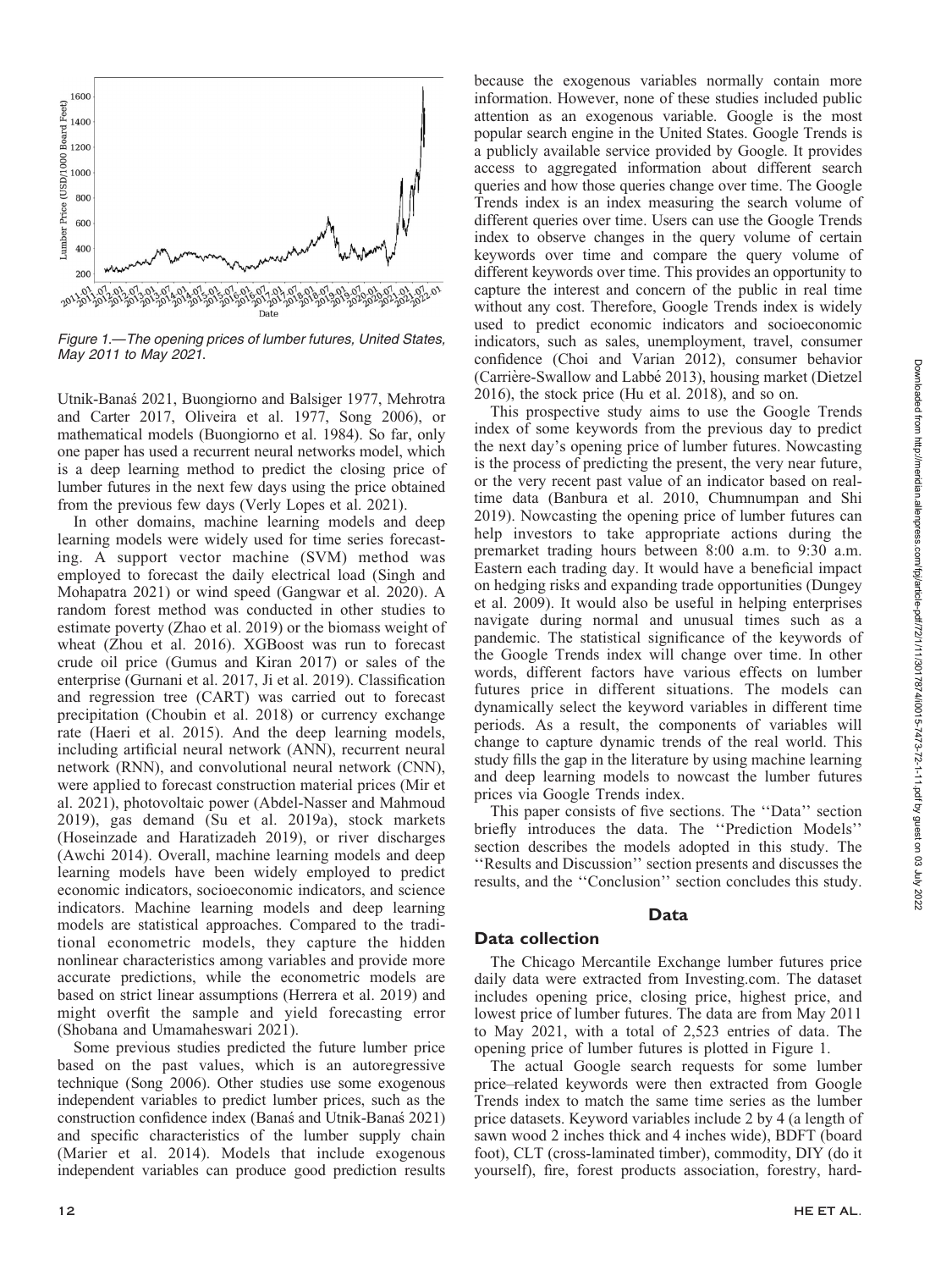wood, harvest, home building, home improvement, home renovation, invest, logging, logs, lumber futures, lumber price, lumber yard, MDF (medium density fiberboard), OSB (oriented strand board), plywood, sawmill, softwood, stock market, timber, and wood. Research has seen an effect on the lumber prices for a reduction in the quality of softwood lumber or in that case any lumber. Hence, more general keywords were included instead of the specific kinds of lumber. For example, the Southern pine and Douglas-fir lumber, which are the two most commercially important types of softwood lumber, have not changed in strength and stiffness over the last five decades (Miyamoto et al. 2018, França et al. 2021, Shmulsky et al. 2021), and thus they were not included in the keywords.

Google Trends index will standardize the data to a scale of 0 to 100 to represent the ''interest over time.'' But the scale of this data set will change if the same variable is colisted with other keywords or if the time range is changed. Therefore, it is important to always extract the same combination of words in the same time range during the modeling and prediction process to avoid restandardization of the same data set to different scales. However, the many years of daily keyword data cannot be downloaded directly from Google Trends. In order to avoid restandardization, application programming interface (API) was applied to extract Google Trends index data via R. The library "gtrendsR" on R was employed to extract the Google Trends index, and it retrieves the index via APIs. The descriptive statistics of opening price and closing price of lumber futures price and the whole Google Trends index of keywords is provided in Table 1.

### Variable selection

To increase the model interpretability, remove redundant or irrelevant variables, and reduce overfitting, least absolute shrinkage and selection operator (LASSO) was first applied to perform independent variable selection (Fonti and Belitser 2017). The LASSO estimate can be written as

$$
\hat{\beta} = arg \min_{\beta} \left\{ \frac{1}{2} \sum_{i=1}^{N} (y_i - \beta_0 - \sum_{j=1}^{p} x_{ij} \beta_j)^2 + \lambda \sum_{j=1}^{p} |\beta_j| \right\} (1)
$$

where  $\lambda \geq 0$  is a constant parameter that controls the strength of regularization. The value of  $\lambda$  is directly proportional to the amount of regularization (Muthukrishnan and Rohini 2016, Fonti and Belitser 2017). In the LASSO process, the variables that have nonzero coefficients after the regularization are selected as part of the model (Fonti and Belitser 2017). As a result, the lumber futures closing price, and the Google Trends index of the four terms ''2 by 4," "commodity," "invest," and "lumber futures" were selected as the feature inputs of the models (Table 2). Figure 2 plots the daily Google Trends index of the above keywords from May 3, 2011, to May 28, 2021.

## Sample splitting

Before building up the models, the dataset was divided into two subsets: a training set and a test set, which can avoid overfitting the models and improve the accuracy of the models (LeCun et al. 2015, Roelofs et al. 2019). The models will be trained on the training set, and the fitted models will be used to estimate the predicted value in the test set, which can provide an evaluation of the models. The different splitting rate of the data set is selected in respect to the object of characteristics of the studied subjects (Tao et al. 2020, Nguyen et al. 2021) and the sample size (Tai et al. 2019). In this study, considering that the lumber price does not fluctuate abnormally until the second half of 2020 and there are thousands of entries of samples, the splitting rate of the data set is determined to be 95 percent. The training set and the test set contain 95 and 5 percent of the total sample, respectively, which means the data of the first nine and a half years (May 3, 2011, to November 24, 2020) was used as the training set, and the data of the last six months (November 25, 2020, to May 28, 2021) will be used as the test set.

#### Prediction Models

Machine learning (ML) models and deep learning (DL) models have emerged with the advent of big data technology and gained in popularity as frontier prediction methods (Liakos et al. 2018). Machine learning models are the algorithms of providing machines the ability to optimize the performance without being strictly programmed (Schmidt et al. 2019, Kadam et al. 2020). Machine learning models include support vector machine (SVM), random forest, XGBoost, classification and regression trees (CART), and many more (Friedman et al. 2001). Deep learning models are defined as representation-learning algorithms composed of processing units organized in input, hidden layers, and output layers (LeCun et al. 2015, Shrestha and Mahmood 2019). Deep learning models include artificial neural network (ANN), recurrent neural network (RNN), and convolutional neural network (CNN) (Miotto et al. 2018).

## Machine learning models

Support vector machine.—Support vector machine is an algorithm that maximizes a specific mathematical function based on a given data set (Noble 2006). SVM can be applied to time series prediction by introducing kernel functions (Pyo et al. 2017). In the SVM, the input vector  $x$  is mapped to the high-dimensional feature space using the nonlinear mapping function  $\Phi(x)$  and run regression in the space (Wang et al. 2008). The SVM can be represented as the following equation:

$$
\widehat{y_{\text{SVM}}} = b + \sum_{i}^{n} w_i \Phi_i(x) \tag{2}
$$

where  $\widehat{y_{\text{SVM}}}$  is the predicted value, parameters b and  $w_i$  can be estimated by minimizing the regularized risk function:

$$
R(C) = C \frac{1}{n} \sum_{i=1}^{n} L_{\varepsilon}(y, \widehat{y_{\text{SWM}}}) + \frac{1}{2} ||w||^2
$$
 (3)

where C is a regularization constant, y is the actual value,  $L_{\varepsilon}$ is the loss function,  $(1/2)||w||^2$  is a measurement of function flatness. By introducing the kernel function  $K(x, y)$ , Equation 2 can be transformed into the explicit form:

$$
f_{\text{SVM}}(x, \partial_i, \partial_i^*) = \sum_{i=1}^n (\partial_i - \partial_i^*) K(x, x_i) + b \tag{4}
$$

where  $\partial_i$  and  $\partial_i^*$  are the Lagrange multipliers which satisfy the condition:  $\dot{\partial}_i \times \dot{\partial}_i^* = 0$ ,  $\dot{\partial}_i \ge 0$  and  $\dot{\partial}_i^* \ge 0$  (Choudhry and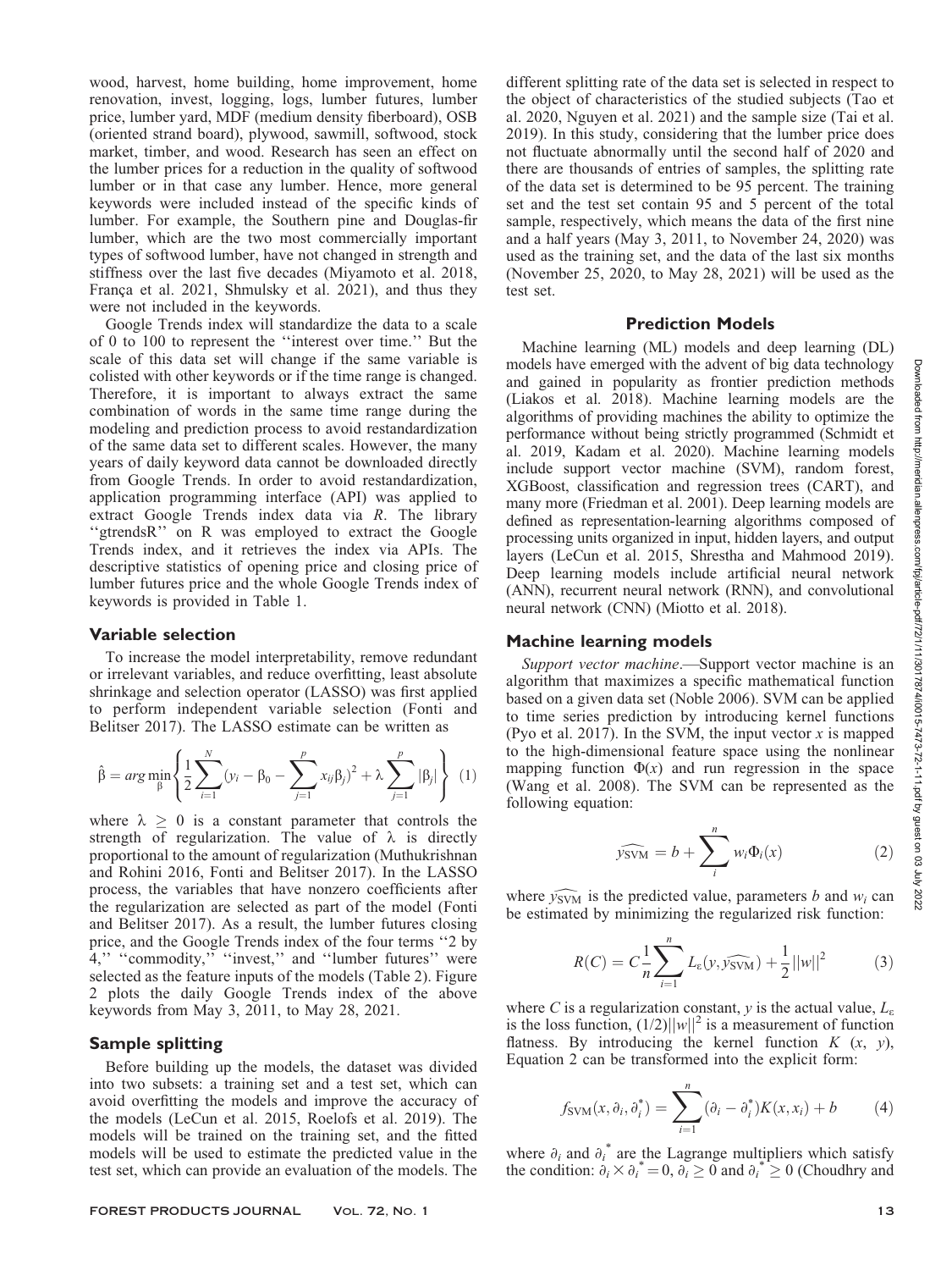Table 1.—Descriptive statistics of lumber price and Google trends index, United States, May 2011 to May 2021.

|                                 | Count | Mean   | Std    | Min    | 25%    | 50%    | 75%    | Max     |
|---------------------------------|-------|--------|--------|--------|--------|--------|--------|---------|
| Google trends index             |       |        |        |        |        |        |        |         |
| $2$ by $4$                      | 2523  | 0.014  | 0.017  | 0.000  | 0.004  | 0.007  | 0.018  | 0.148   |
| <b>BDFT</b>                     | 2523  | 0.003  | 0.024  | 0.000  | 0.000  | 0.000  | 0.000  | 0.500   |
| <b>CLT</b>                      | 2523  | 0.185  | 0.093  | 0.000  | 0.111  | 0.174  | 0.249  | 0.500   |
| Commodity                       | 2523  | 0.060  | 0.027  | 0.007  | 0.040  | 0.057  | 0.073  | 0.260   |
| <b>DIY</b>                      | 2523  | 2.053  | 1.362  | 0.200  | 1.210  | 1.950  | 2.400  | 12.420  |
| Fire                            | 2523  | 31.476 | 9.235  | 7.360  | 25.440 | 30.680 | 36.580 | 100.000 |
| Forest products association     | 2523  | 0.013  | 0.073  | 0.000  | 0.000  | 0.000  | 0.000  | 0.890   |
| Forestry                        | 2523  | 0.429  | 0.131  | 0.070  | 0.336  | 0.420  | 0.507  | 1.000   |
| Hardwood                        | 2523  | 0.082  | 0.034  | 0.020  | 0.060  | 0.080  | 0.100  | 0.210   |
| Harvest                         | 2523  | 0.357  | 0.181  | 0.050  | 0.240  | 0.300  | 0.450  | 2.240   |
| Home building                   | 2523  | 0.054  | 0.018  | 0.007  | 0.042  | 0.052  | 0.064  | 0.153   |
| Home improvement                | 2523  | 0.041  | 0.060  | 0.000  | 0.010  | 0.020  | 0.030  | 0.400   |
| Home renovation                 | 2523  | 0.033  | 0.022  | 0.000  | 0.016  | 0.030  | 0.047  | 0.126   |
| Invest                          | 2523  | 1.523  | 0.694  | 0.304  | 1.035  | 1.382  | 1.849  | 6.000   |
| Logging                         | 2523  | 0.650  | 0.130  | 0.231  | 0.557  | 0.650  | 0.739  | 0.990   |
| Logs                            | 2523  | 0.042  | 0.021  | 0.010  | 0.020  | 0.040  | 0.060  | 0.140   |
| Lumber futures                  | 2523  | 0.0001 | 0.0007 | 0.0000 | 0.0000 | 0.0000 | 0.0000 | 0.0128  |
| Lumber price                    | 2523  | 0.001  | 0.004  | 0.000  | 0.000  | 0.000  | 0.001  | 0.044   |
| Lumber yard                     | 2523  | 0.008  | 0.007  | 0.000  | 0.003  | 0.006  | 0.011  | 0.046   |
| <b>MDF</b>                      | 2523  | 0.197  | 0.078  | 0.018  | 0.143  | 0.191  | 0.248  | 0.470   |
| <b>OSB</b>                      | 2523  | 0.226  | 0.123  | 0.000  | 0.140  | 0.211  | 0.291  | 1.000   |
| Plywood                         | 2523  | 0.777  | 0.273  | 0.207  | 0.577  | 0.740  | 0.918  | 2.000   |
| Sawmill                         | 2523  | 0.475  | 0.148  | 0.080  | 0.370  | 0.466  | 0.572  | 0.980   |
| Softwood                        | 2523  | 0.0002 | 0.0002 | 0.0000 | 0.0000 | 0.0002 | 0.0004 | 0.0028  |
| Stock market                    | 2523  | 0.707  | 2.003  | 0.020  | 0.150  | 0.280  | 0.540  | 35.000  |
| Timber                          | 2523  | 1.544  | 0.333  | 0.619  | 1.325  | 1.530  | 1.734  | 3.230   |
| Wood                            | 2523  | 12.518 | 4.947  | 3.630  | 9.180  | 11.760 | 15.360 | 37.600  |
| Opening price of lumber futures | 2523  | 384.8  | 186.1  | 211.9  | 292.5  | 336.6  | 390.5  | 1677.0  |
| Closing price of lumber futures | 2523  | 384.7  | 186.7  | 209.7  | 292.7  | 336.3  | 390.0  | 1686.0  |
|                                 |       |        |        |        |        |        |        |         |

Garg 2008, Wang et al. 2008). In this study, the  $K(x, x_i)$  is the polynomial kernel function:

$$
K(x, x_i) = (xx_i)^3 \tag{5}
$$

where  $x_i$  is the sample in the training set (Choudhry and Garg 2008).

Random Forest.—Random forest is an algorithm that obtains the output by combining many decision trees to form forests (Breiman 2001). Specifically, it selects a bootstrap sample from the training set, which is selected randomly with replacement, and then obtains the optimal split point to split the node into two subtrees by minimizing mean squared error (MSE), which is called growing a random forest tree,  $T_m$ . After creation of M trees, the final output of random forest is defined as (Huang and Liu 2019, Peng et al. 2021, Yoon 2021):

$$
\widehat{\mathcal{Y}_{RF}} = \frac{1}{M} \sum_{m=1}^{M} T_m(x) \tag{6}
$$

XGBoost.—XGBoost is a regression tree algorithm, which is also called extreme gradient boosting. XGBoost is based on the gradient boosting decision tree algorithm and applies the addition of regularization terms to control the complexity of the model, which can prevent overfitting and improve the accuracy (Peng et al. 2019). As a result, the objective functions consist of two parts: training loss  $L(\theta)$ and regularization  $\Omega(\theta)$ :

$$
obj(\theta) = L(\theta) + \Omega(\theta)
$$
\n(7)

where  $\theta$  is the parameter (Gurnani et al. 2017, Peng et al. 2019). The training loss is defined as:

$$
L(\theta) = \sum_{i=1}^{n} (y_i - \widehat{y_{XGBi}})
$$
 (8)

where  $y_i$  is the actual value. In the XGBoost, each inner node represents the value of the attribute test, and the leaf node with values represents a decision (Xie and Zhang 2021).  $\widehat{y_{XGBi}}$  is the output, which is the sum of all predict values form M trees and can be written in the form:

$$
\widehat{\mathcal{Y}_{XGBi}} = \sum_{m=1}^{M} f_m(x_i), f_m \in F \tag{9}
$$

where *m* is the number of trees,  $x_i$  is the *i*th training sample,  $f_m$  is the value for the mth tree in the functional space F (Peng et al. 2019, Xie and Zhang 2021).

The target function can be finally expressed as:

$$
obj(\theta) = \sum_{i=1}^{n} L(y_i, \widehat{y_{XGBi}}) + \sum_{m=1}^{M} \Omega(f_m)
$$
 (10)

Classification and regression trees.—Classification and regression trees (CART) is a nonparametric statistical model, which is employed for classification problems or regression problems. If the output variable is continuous, the CART model will generate a regression tree. The CART tree is a hierarchical binary tree that is built up by splitting subsets of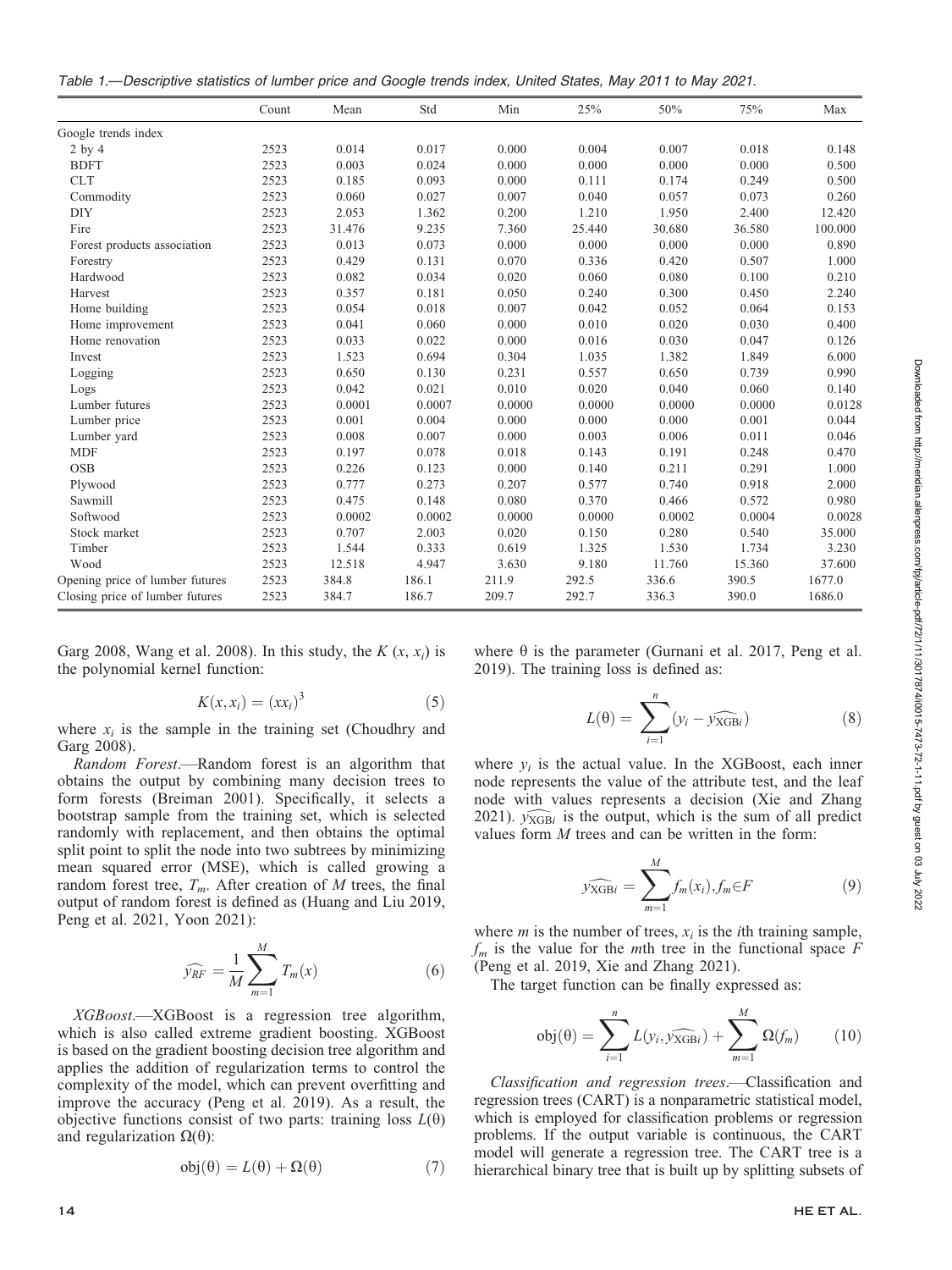| Variable                    | LASSO      | Variable         | LASSO      | Variable     | LASSO |
|-----------------------------|------------|------------------|------------|--------------|-------|
| Close                       | 0.002241   | Harvest          |            | <b>MDF</b>   |       |
| $2$ by $4$                  | 0.063729   | Home building    |            | <b>OSB</b>   |       |
| <b>BDFT</b>                 |            | Home improvement |            | Plywood      |       |
| <b>CLT</b>                  |            | Home renovation  |            | Sawmill      |       |
| Commodity                   | $-0.35150$ | Invest           | 0.007146   | Softwood     |       |
| DIY                         |            | Logging          |            | Stock market |       |
| Fire                        |            | Logs             |            | Timber       |       |
| Forest products association |            | Lumber futures   | $-8.96809$ | Wood         |       |
| Forestry                    |            | Lumber price     |            |              |       |
| Hardwood                    | U          | Lumber yard      |            |              |       |

the data set by applying all output variables to generate two subnodes repeatedly. For determining the splitting, each predictor is evaluated to discover the best cut point, based on the least-squares deviation (LSD) impurity measure,  $R(t)$ (Mahjoobi and Etemad-Shahidi 2008, Samadi et al. 2014):

$$
R(t) = \frac{1}{N_{\omega}(t)} \sum_{i \in \omega} \omega_i f_i \left( y_i - \bar{y}_{\text{CART}}(t) \right)^2 \tag{11}
$$

where  $N_{\text{o}}(t)$  is the weighted number of records at node t,  $\omega_i$  is the value of the weighting field for record  $i, f_i$  is the value of the repeat field,  $y_i$  is the value of the target field, and  $\bar{y}_{\text{CART}}(t)$ is the mean of the output variable at node t.

#### Deep Learning Models

Artificial neural network model.—The artificial neural network (ANN) model connects the units called artificial neurons to generate complex networks (Kurbatsky et al. 2014, Su et al. 2019b). In each unit, there is an activation function,  $f$ , which applies the input variables,  $x_i$ , to generate the output value. The output of a unit conveyed to next unit as an input via a weighted connection. Given a unit, j, the output of this unit can be expressed as (Su et al. 2019b):

$$
\widehat{y_{\text{ANN}i}} = f_{\text{ANN}} \left( \sum_{i=1}^{n} \omega_{ij} x_i + t_j \right) \tag{12}
$$

where  $\omega_{ii}$  is the connection weights and  $t_i$  is the bias term. The activation function,  $f_{\text{ANN}}$ , is rectified linear unit activation function in this study. The ANN model in this study is composed of an input layer, seven hidden layers, and an output layer. The output layer sums up the output of units from hidden layers. Different values of hyperparameter were tested, and the model with the best performance has a batch size 8, epochs 100, an optimizer of Adam, loss function of mean squared error, and one hidden layer with 64 units in this study.

Recurrent Neural Network.—Recurrent neural network (RNN) is a model of neural network. It applies the previous values of observations to calculate the future value by connecting the computational units from a directed circle (Selvin et al. 2017, Moghar and Hamiche 2020). However, the RNN confronts two problems: vanishing gradient and exploding gradient (Bouktif et al. 2018). As a result, long short-term memory (LSTM) was introduced to solve these problems in this study. The usually hidden layers were replaced with LSTM cells. The LSTM cells consist of input gate, forget gate, output gate, and cell state, which makes it possible to control the gradient flow and then overcome the vanishing and exploding gradient problems (Selvin et al.

FOREST PRODUCTS JOURNAL VOL. 72, No. 1 15

2017, Bouktif et al. 2018). The LSTM cell can be expressed as (Bouktif et al. 2020):

$$
f_t = \sigma(W_f \cdot [h_{t-1}, x_t] + b_f)
$$
 (13)

$$
i_t = \sigma(W_i \cdot [h_{t-1}, x_t] + b_i)
$$
\n(14)

$$
c_t = \tanh(W_c \cdot [h_{t-1}, x_t] + b_c) \tag{15}
$$

$$
o_t = \sigma(W_o \cdot [h_{t-1}, x_t] + b_o)
$$
\n(16)

$$
h_t = o_t * \tanh(c_t) \tag{17}
$$

where  $x_t$  is input vector at time t;  $h_{t-1}$  and  $h_t$  are output vector of hidden units at time  $t - 1$  and time t, respectively;  $f_t$ ,  $i_t$ , and  $o_t$  are forget, input, and output gate vector, respectively;  $c_t$  is the cell state vector; and  $W_*$  and  $b_*$  are the weight matrices and bias vector parameters of the LSTM unit, respectively. In this study, the RNN model is composed of an LSTM layer with 500 units and has epochs 50, batch size 9, an optimizer of Adam, and loss function of mean squared error. The activation function and recurrent activation function are hyperbolic tangent activation function and hard sigmoid activation function, respectively.

Convolutional neural network.—Convolutional neural network (CNN) is a class of feedforward neural networks, which can be effectively applied in image recognition, natural language processing, and time series data prediction (Lu et al. 2020). CNN consists of convolution layer, pooling layer, and fully connected layers. It extracts data features via the convolution layer and connects the units locally using the pooling layer, which reduces the redundant features (Chen et al. 2021). Then it converts the features in the previous layers to the final output using fully connected layers, which can be expressed as (Balaji et al. 2018):

$$
\widehat{\mathcal{V}_{\text{CNN}i}}^j = f_{\text{CNN}} \left( \sum_k \widehat{\mathcal{V}_{\text{CNN}k}}^{j-1} w_{k,i}^{j-1} \right) \tag{18}
$$

where  $y_{\text{CNNi}}$  is the output value of unit i at the layer  $j$ ,  $y$ <sub>CNNk</sub> $j-1$  is the output value of unit k at the layer  $j-1$ ,  $f_{\text{CNN}}$  is the activation function. In this study, the activation function of CNN is rectified linear unit activation function.  $w_{k,i}^{j-1}$  is the weight of the connection between unit k at layer  $j - 1$  and unit i at layer j. In this study, the data is convoluted through a Conv-1D layer within 16 units, and then the max pooling layer. Next, the data are convoluted through another Conv-1D layer within 32 units, and then the global max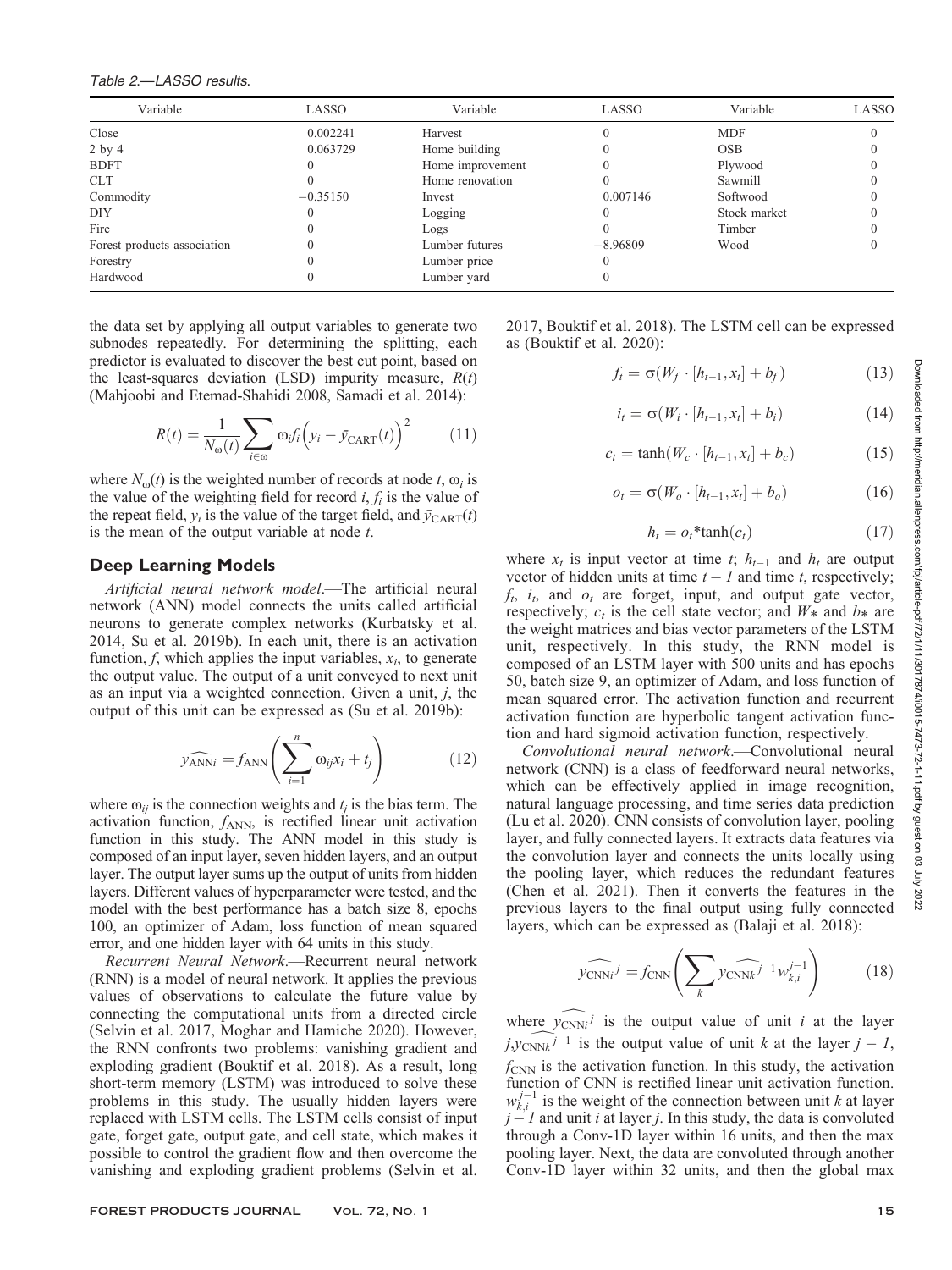

Figure 2.—Google trends index after LASSO, United States, May 2011 to May 2021.

pooling layer. The activation function is rectified linear unit. The CNN model has epochs 1500, an optimizer of Adam, and a loss function of mean squared error.

## Evaluation of Models

To evaluate the performance of these models, the mean squared error (MSE), mean absolute error (MAE), mean absolute percentage error (MAPE), and symmetric mean absolute percentage error (SMAPE) were used as the criteria. The measures are as follows:

$$
MSE = \frac{1}{N} \sum_{i=1}^{N} (\hat{y}_i - y_i)^2
$$
 (19)

$$
MAE = \frac{1}{N} \sum_{i=1}^{N} |\hat{y}_i - y_i|
$$
 (20)

$$
MAPE = \frac{100\%}{N} \sum_{i=1}^{N} \left| \frac{\hat{y}_i - y_i}{y_i} \right|
$$
 (21)

$$
\text{SMAPE} = \frac{100\%}{N} \sum_{i=1}^{N} \frac{|\hat{y}_i - y_i|}{(|\hat{y}_i| + |y_i|)/2}
$$
(22)

where  $N$  is the number of training set samples or test set samples,  $y_i$  is a real value at time t, and  $\hat{y}_i$  is the corresponding predicted value.

### Results and Discussion

In this study, a baseline model was established, based on the naïve forecasting method, to provide the required point of comparison when evaluating all other models.<sup>1</sup> Naïve forecasting is the method in which actual values in the last period are simply taken as predicted values in this period. In the baseline model, the opening price at the previous time step  $t - 1$  was used to be the predicted value at the time step  $t^2$ .

<sup>&</sup>lt;sup>1</sup> We have built up a multiple linear regression (MLR) model with the open price at time  $t - 1$  according to the recommendations. The MSE, MAE, MAPE, and SMAPE of the MLR model are 2067.48, 30.65, 2.89, and 2.90 percent, respectively. Overall, the performance is slightly better than the naïve forecasting, but does not differ substantially. Therefore, we decide to use the naïve forecasting model, the common baseline method in the machine learning research field. This also follows the zero rule algorithm for

the baseline method (Choudhary and Gianey 2017).<br>
<sup>2</sup> Akaike information criterion (AIC), Bayesian information criterion (BIC), and Hannan-Quinn information criterion (HQIC) were employed to determine the lag order for the baseline model. Based on the selection criterion of the three models, the Lag 1 was selected because it has the smallest AIC, BIC, and HQIC values.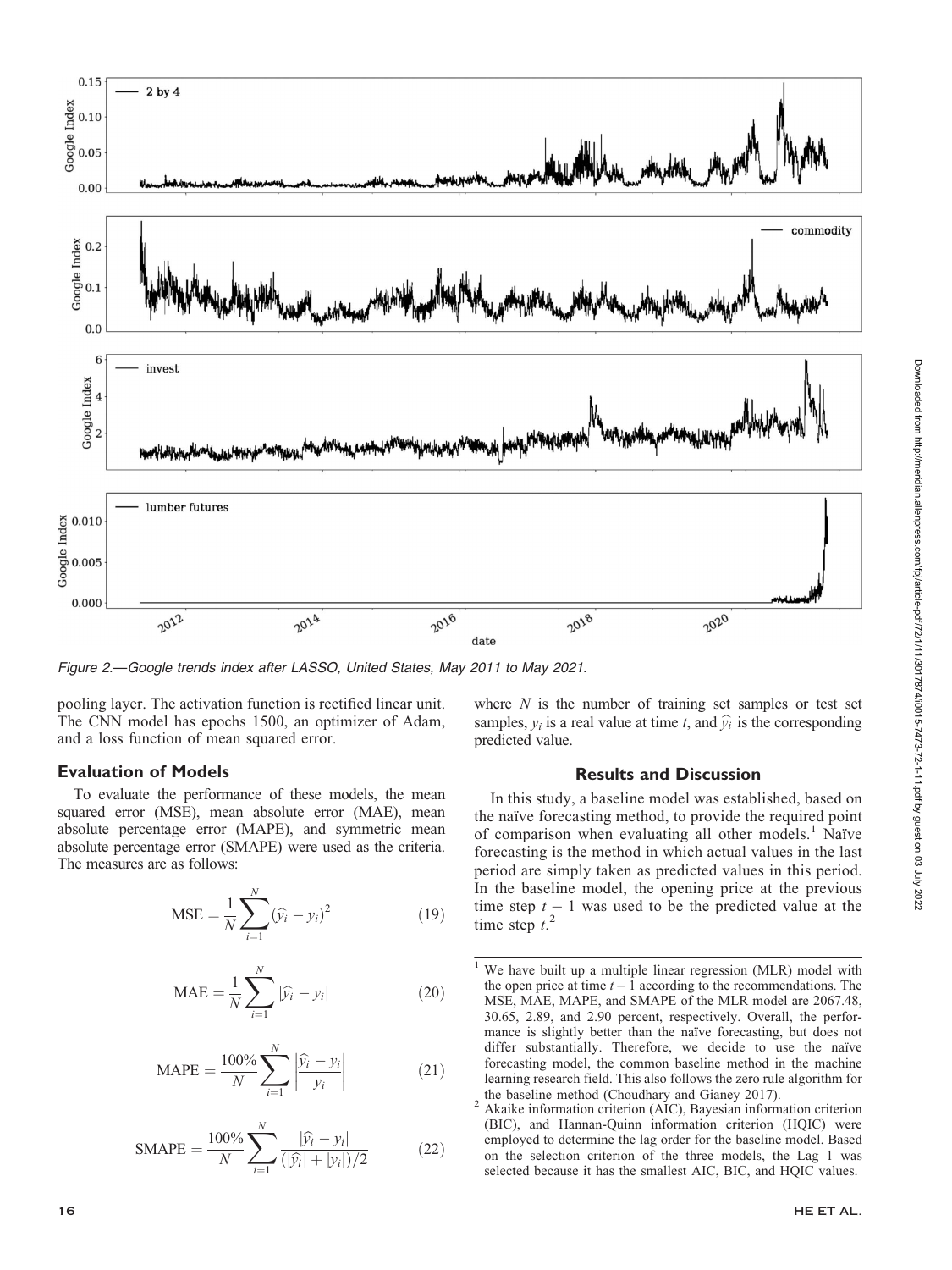The prediction results of different models of the test set are shown in Figure 3, which contains 127 observations from November 25, 2020, to May 28, 2021. All four machine learning models and three deep learning models showed strong predictive ability because the predicted lumber prices are close to the actual prices.

Figure 3 shows that the random forest, XGBoost, CART, ANN, RNN, and CNN models can capture the trends and dynamics in the test set, while the SVM model fails to identify the pattern in the highest price interval, which makes the nowcasting less accurate. It should be noted that the actual lumber price in the test set is much higher than that in the training set. Most of the machine learning and deep learning models can still capture the trends and identify the pattern. This shows that the machine learning and deep learning models have the ability to extract hidden features among variables in high-dimensional and multivariate data sets in a complex and dynamic environment (Köksal et al. 2011, Wuest et al. 2016).

From the overall performance, the ANN model performs better than other models. There is a large overlap between predicted prices and actual prices, especially for the prediction of an abnormal trend of rapid growth from mid-March 2021 to early May 2021. Moreover, the ANN model provides significantly better predictions than the baseline model. Although the random forest, XGBoost, CART, and RNN models are inferior to ANN, the predicted prices of these models were highly consistent with the actual observations. SVM and CNN models have the weakest prediction effects among the machine learning and deep learning models, respectively, although predicted prices of these two models are also roughly close to the actual prices. The SVM model overestimates the lumber price from mid-March to early May significantly, and the CNN model cannot capture the trend of rapid growth very well, compared with the other two deep learning models. This result might be explained by the fact that the CNN model



Figure 3.—Models fitting on test set.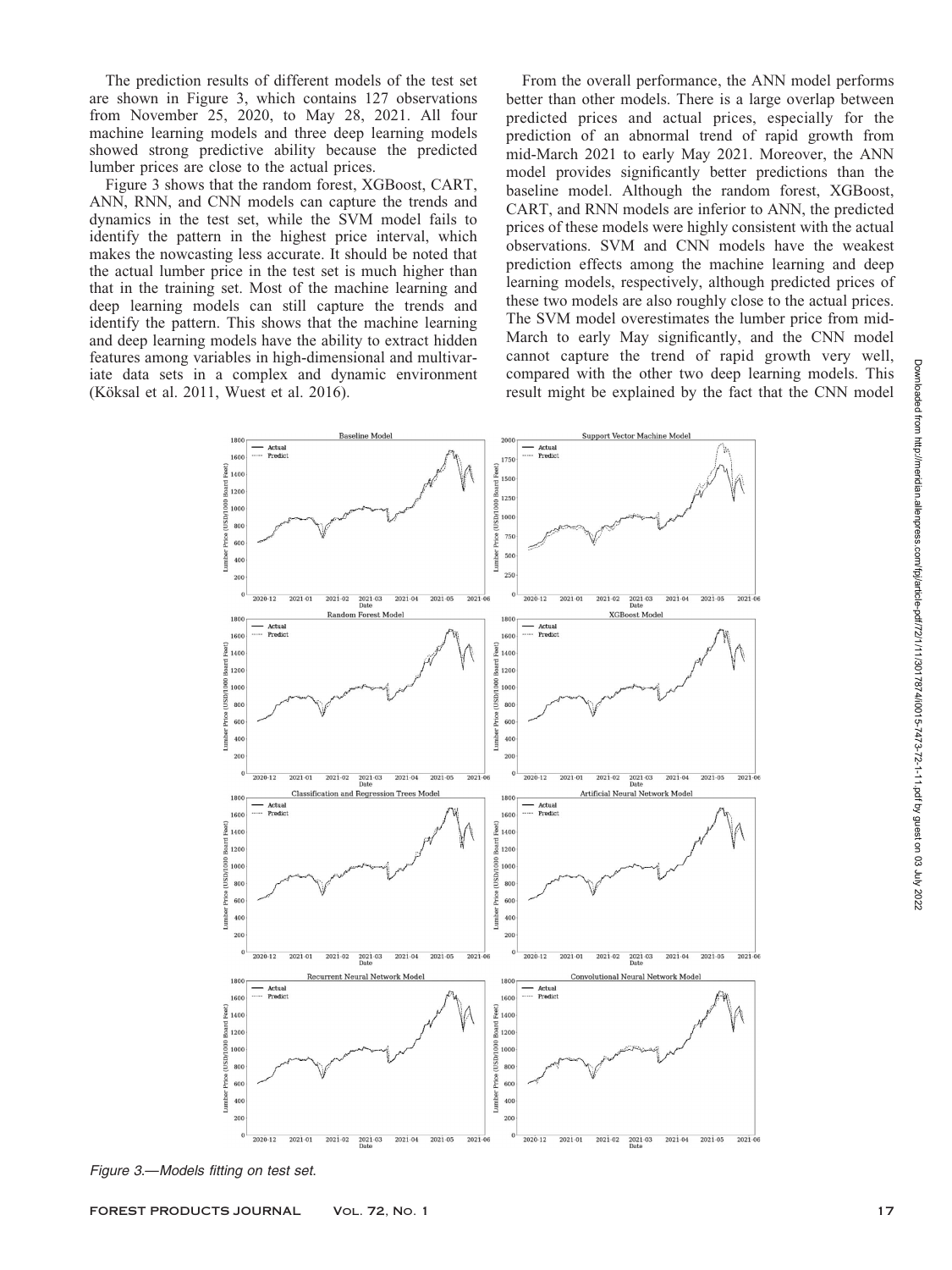does not depend on any information from previous observations to make a prediction (Selvin et al. 2017).

Figure 4 compares the average prediction performance between machine learning models, deep learning models, and the baseline model. Comparing the predictive performance of all seven models shows that the ANN model performs the best overall. The MSE, MAE, MAPE, and SMAPE of the test set are the lowest among these models. This may be explained by the good self-learning, selfadapting, and self-organizing ability of the ANN model, which can analyze the patterns and rules of observations through training (Su et al. 2019b). The RNN model is the second-best prediction performance model, which could be attributed to the good ability to use information from previous lags to predict the future values by RNN (Selvin et al. 2017). XGBoost gives more accurate predictions than other machine learning models, and it is also the third-best model among all seven models. ANN, RNN, XGBoost, random forest, CART, and CNN models provide more accurate results than the baseline model. In addition, the performance of the machine learning and deep learning models are generally better than traditional time series models. For example, Banas´ and Utnik-Banas´ (2021) forecasted round wood prices from 2019 Q1 to 2020 Q4 in Poland using ARIMA, SARIMA, and SARIMAX models, whose MAPE was 2.57, 2.20, and 1.75 percent on average, respectively. All the models except for SVM in this study have better performance than the ARIMA model. The ANN, RNN, XGBoost, random forest, and CART models in this study are better than the SARIMA model, and the ANN and RNN are better than the SARIMAX model.

Figures 3 and 4 show that, compared with machine learning models, deep learning models are, on average, more capable of capturing the trends and providing more



Figure 4.—Models evaluation.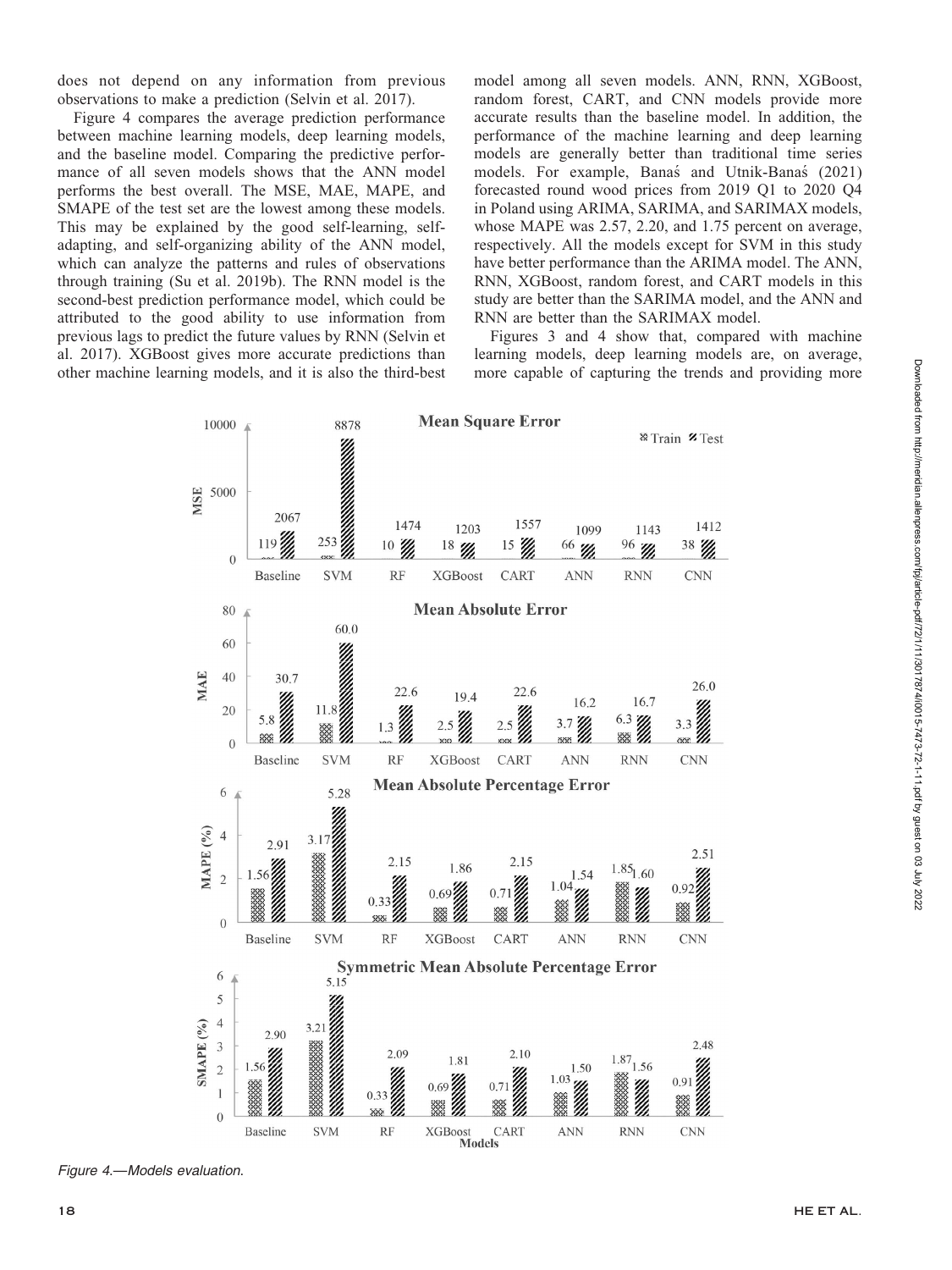accurate predictions. This may result from the better overfitting reduce ability of deep learning models. This can also be seen in Figure 4. The fitting performance of the three deep learning models to the training set is worse than that of the machine learning models.

#### **Conclusions**

This study describes a new approach for nowcasting the lumber futures price using Google Trends index through machine learning models (SVM, random forest, XGBoost, and CART) and deep learning models (ANN, RNN, and CNN). We show that deep learning models generally give more accurate predictions than machine learning models. Among the seven models, the ANN model provides the best performance, followed by the RNN model. The comparison with the baseline model shows that the random forest, XGBoost, CART, ANN, RNN, and CNN models provide more accurate predictions than the baseline model. Our findings also imply that the Google Trends index, which reflects the dynamic changes of the interest and attention from the public, can provide enough information to be good predictors in nowcasting lumber futures prices.

By using the prediction methods and Google Trends index, investors can take appropriate measures to hedge risks and make profits during premarket trading hours. The high predictive power of this approach implies that the big data models should be added to the toolbox of investors and policymakers to predict other economic variables. One probable criticism to these methods being applied to predict the lumber futures price followed by appropriate actions is that it might enhance the lumber futures market volatility and further lead to the invalidation of the forecasting.

#### Literature Cited

- Abdel-Nasser, M. and K. Mahmoud. 2019. Accurate photovoltaic power forecasting models using deep LSTM-RNN. Neural Comput. Appl. 31(7):2727–2740.
- Awchi, T. A. 2014. River discharges forecasting in northern Iraq using different ANN techniques. Water Resour. Manag. 28(3):801–814.
- Balaji, A. J., D. H. Ram, and B. B. Nair. 2018. Applicability of deep learning models for stock price forecasting an empirical study on BANKEX data. Procedia Computer Sci. 143:947–953.
- Banas, J. and K. Utnik-Banas. 2021. Evaluating a seasonal autoregressive moving average model with an exogenous variable for short-term timber price forecasting. Forest Policy Econ. 131:102564.
- Banbura, M., D. Giannone, and L. Reichlin. 2010. Nowcasting. ECB Working Paper No. 1275.
- Bouktif, S., A. Fiaz, A. Ouni, and M. A. Serhani. 2018. Optimal deep learning LSTM model for electric load forecasting using feature selection and genetic algorithm: Comparison with machine learning approaches. Energies 11(7):1636.
- Bouktif, S., A. Fiaz, A. Ouni, and M. A. Serhani. 2020. Multi-sequence LSTM-RNN deep learning and metaheuristics for electric load forecasting. Energies 13(2):391.
- Breiman, L. 2001. Random forests. Machine Learning 45(1):5–32.
- Buongiorno, J. and J. W. Balsiger. 1977. Quantitative analysis and forecasting of monthly prices of lumber and flooring products. Agric. Syst. 2(3):165–181.
- Buongiorno, J., F. Mey Huang, and H. Spelter. 1984. Forecasting the price of lumber and plywood: Econometric model versus futures markets. Forest Prod. J. 34(7).
- Carrière-Swallow, Y. and F. Labbé. 2013. Nowcasting with Google trends in an emerging market. J. Forecast. 32(4):289–298.
- Chen, Y., R. Fang, T. Liang, Z. Sha, S. Li, Y. Yi, W. Zhou, and H. Song. 2021. Stock price forecast based on CNN-BiLSTM-ECA Model. Scientific Programming 2021:2446543.
- Choi, H. and H. Varian. 2012. Predicting the present with Google Trends. Economic Record 88:2–9.
- Choubin, B., G. Zehtabian, A. Azareh, E. Rafiei-Sardooi, F. Sajedi-Hosseini, and Ö. Kişi. 2018. Precipitation forecasting using classification and regression trees (CART) model: A comparative study of different approaches. Environ. Earth Sci. 77(8):1-13.
- Choudhary, R. and H. K. Gianey. 2017. Comprehensive review on supervised machine learning algorithms. In: 2017 International Conference on Machine Learning and Data Science (MLDS), December 4–15, 2017, Noida, India; IEEE Computer Society's Conference Publishing Services (CPS), Piscataway, New Jersey. pp. 37–43.
- Choudhry, R. and K. Garg. 2008. A hybrid machine learning system for stock market forecasting. World Acad. Sci. Eng. Technol. 39(3):315– 318.
- Chumnumpan, P. and X. Shi. 2019. Understanding new products' market performance using Google Trends. Australasian Marketing J. (AMJ)  $27(2) \cdot 91 - 103$
- Dietzel, M. A. 2016. Sentiment-based predictions of housing market turning points with Google trends. Int. J. Housing Markets Anal. 9(1):108–136.
- Dungey, M., L. Fakhrutdinova, and C. Goodhart. 2009. After-hours trading in equity futures markets. J. Futures Markets: Futures, Options, Other Derivative Prod. 29(2):114–136.
- Fonti, V. and E. Belitser. 2017. Feature selection using lasso. VU Amsterdam Research Paper in Business Analytics, 30 pp.
- França, F. J. N., R. Shmulsky, J. T. Ratcliff, B. Farber, C. A. Senalik, R. J. Ross, and R. D. Seale. 2021. Yellow pine small clear flexural properties across five decades. Forest Prod. J. 71(3):233–239.
- Friedman, J., T. Hastie, and R. Tibshirani. 2001. The Elements of Statistical Learning. Springer Series in Statistics, New York.
- Gangwar, S., V. Bali, and A. Kumar. 2020. Comparative analysis of wind speed forecasting using LSTM and SVM. EAI Endorsed Trans. Scalable Inf. Syst. 7(25):e1.
- Gumus, M. and M. S. Kiran (Eds.). 2017. Crude oil price forecasting using XGBoost. In: 2017 International Conference on Computer Science and Engineering (UBMK). pp. 1100–1103.
- Gurnani, M., Y. Korke, P. Shah, S. Udmale, V. Sambhe, and S. Bhirud. 2017. Forecasting of sales by using fusion of machine learning techniques. In: 2017 International Conference on Data Management, Analytics and Innovation (ICDMAI), February 24–26, 2017, Pune, India; IEEE Computer Society's Conference Publishing Services (CPS), Piscataway, New Jersey. pp. 93–101.
- Haeri, A., S. M. Hatefi, and K. Rezaie. 2015. Forecasting about EUR/JPY exchange rate using hidden Markova model and CART classification algorithm. J. Adv. Comput. Sci. Technol. 4(1):84–89.
- Herrera, G. P., M. Constantino, B. M. Tabak, H. Pistori, J.-J. Su, and A. Naranpanawa. 2019. Long-term forecast of energy commodities price using machine learning. Energy 179:214–221.
- Hoseinzade, E. and S. Haratizadeh. 2019. CNNpred: CNN-based stock market prediction using a diverse set of variables. Expert Syst. Appl. 129:273–285.
- Hu, H., L. Tang, S. Zhang, and H. Wang. 2018. Predicting the direction of stock markets using optimized neural networks with Google Trends. Neurocomputing 285:188–195.
- Huang, S. and S. Liu. 2019. Machine learning on stock price movement forecast: The sample of the Taiwan stock exchange. Int. J. Econ. Financial Issues 9(2):189.
- Ji, S., X. Wang, W. Zhao, and D. Guo. 2019. An application of a threestage XGBoost-based model to sales forecasting of a cross-border Ecommerce enterprise. Math. Problems Eng. 2019.
- Kadam, V. S., S. Kanhere, and S. Mahindrakar. 2020. Regression techniques in machine learning & applications: A review. Int. J. Res. Appl. Sci. Eng. Technol. (IJRASET) (10):826–830.
- Köksal, G., I. Batmaz, and M. C. Testik. 2011. A review of data mining applications for quality improvement in manufacturing industry. Expert Syst. Appl. 38(10):13448–13467.
- Kurbatsky, V. G., D. N. Sidorov, V. A. Spiryaev, and N. V. Tomin. 2014. Forecasting nonstationary time series based on Hilbert-Huang transform and machine learning. Automation Remote Control 75(5):922–934.
- LeCun, Y., Y. Bengio, and G. Hinton. 2015. Deep learning. Nature 521(7553):436–444.